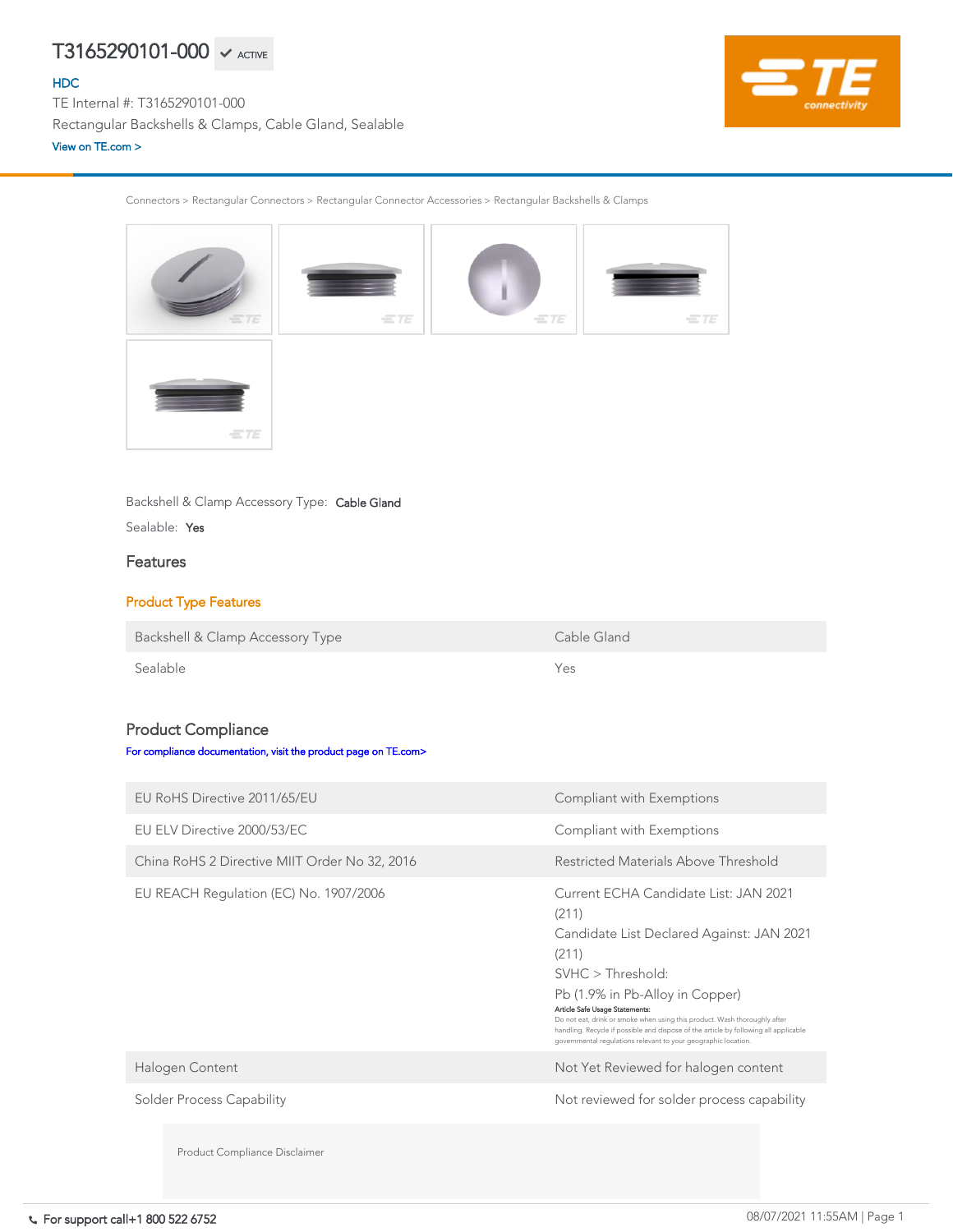### T3165290101-000

Rectangular Backshells & Clamps, Cable Gland, Sealable



This information is provided based on reasonable inquiry of our suppliers and represents our current actual knowledge based on the information they provided. This information is subject to change. The part numbers that TE has identified as EU RoHS compliant have a maximum concentration of 0.1% by weight in homogenous materials for lead, hexavalent chromium, mercury, PBB, PBDE, DBP, BBP, DEHP, DIBP, and 0.01% for cadmium, or qualify for an exemption to these limits as defined in the Annexes of Directive 2011/65/EU (RoHS2). Finished electrical and electronic equipment products will be CE marked as required by Directive 2011/65/EU. Components may not be CE marked. Additionally, the part numbers that TE has identified as EU ELV compliant have a maximum concentration of 0.1% by weight in homogenous materials for lead, hexavalent chromium, and mercury, and 0.01% for cadmium, or qualify for an exemption to these limits as defined in the Annexes of Directive 2000/53/EC (ELV). Regarding the REACH Regulation, the information TE provides on SVHC in articles for this part number is based on the latest European Chemicals Agency (ECHA) 'Guidance on requirements for substances in articles' posted at this URL: https://echa.europa.eu/guidance-documents/guidance-onreach











TE Part # T3609290101-000 [DLX-29-MS](https://www.te.com/usa-en/product-T3609290101-000.html)

## Compatible Parts



# Customers Also Bought